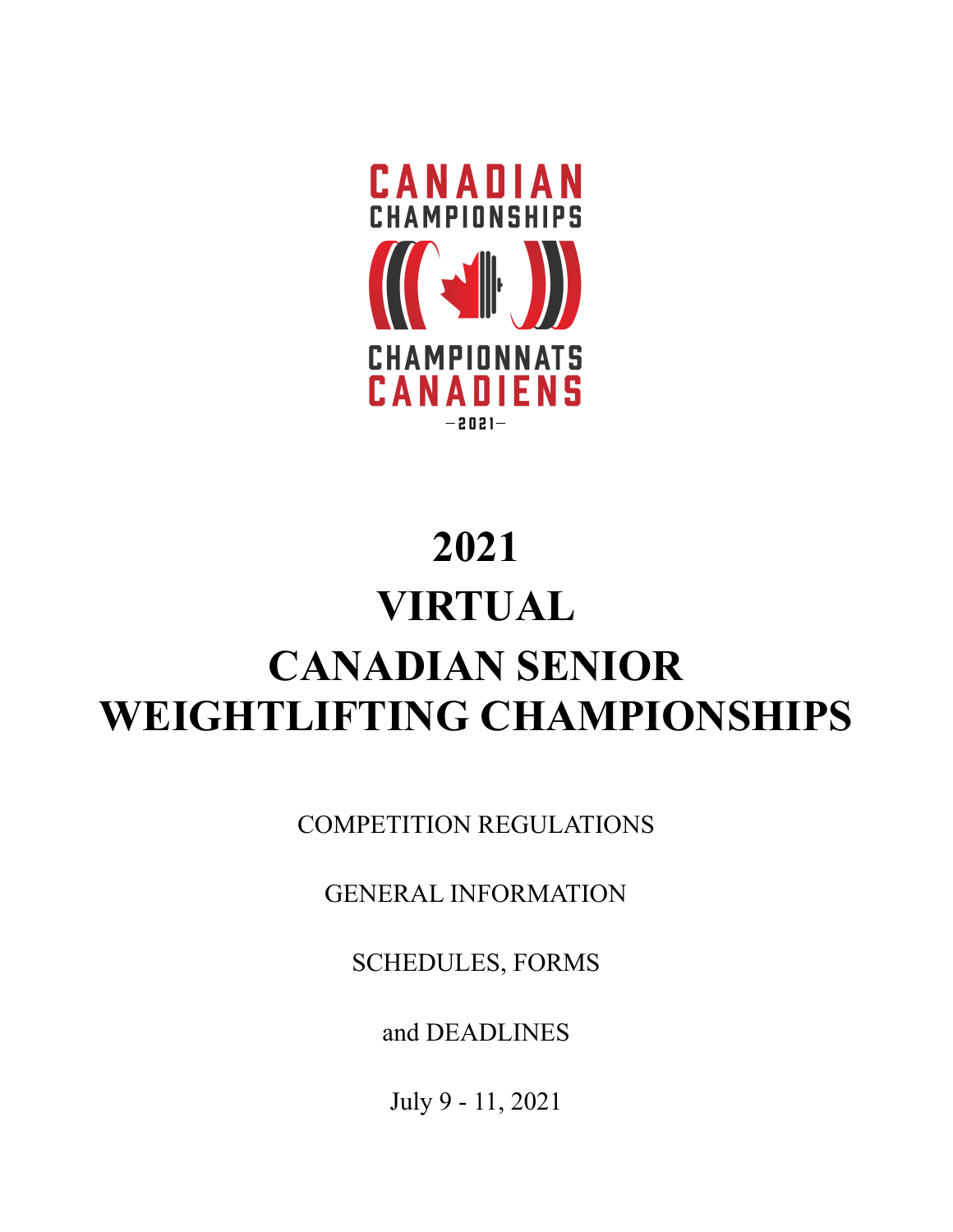Dear Friends,

On behalf of the Ontario Weightlifting Association, we are honoured to invite your athletes, coaches, technical officials, team staff and spectators to participate in the 2021 Canadian Senior Weightlifting Championships, held virtually for the first time in Canadian history, from July 9 -11, 2021.

We wish your team the best of luck and hope this event provides motivation and excitement until we can compete together in future.

Ontario Weightlifting Association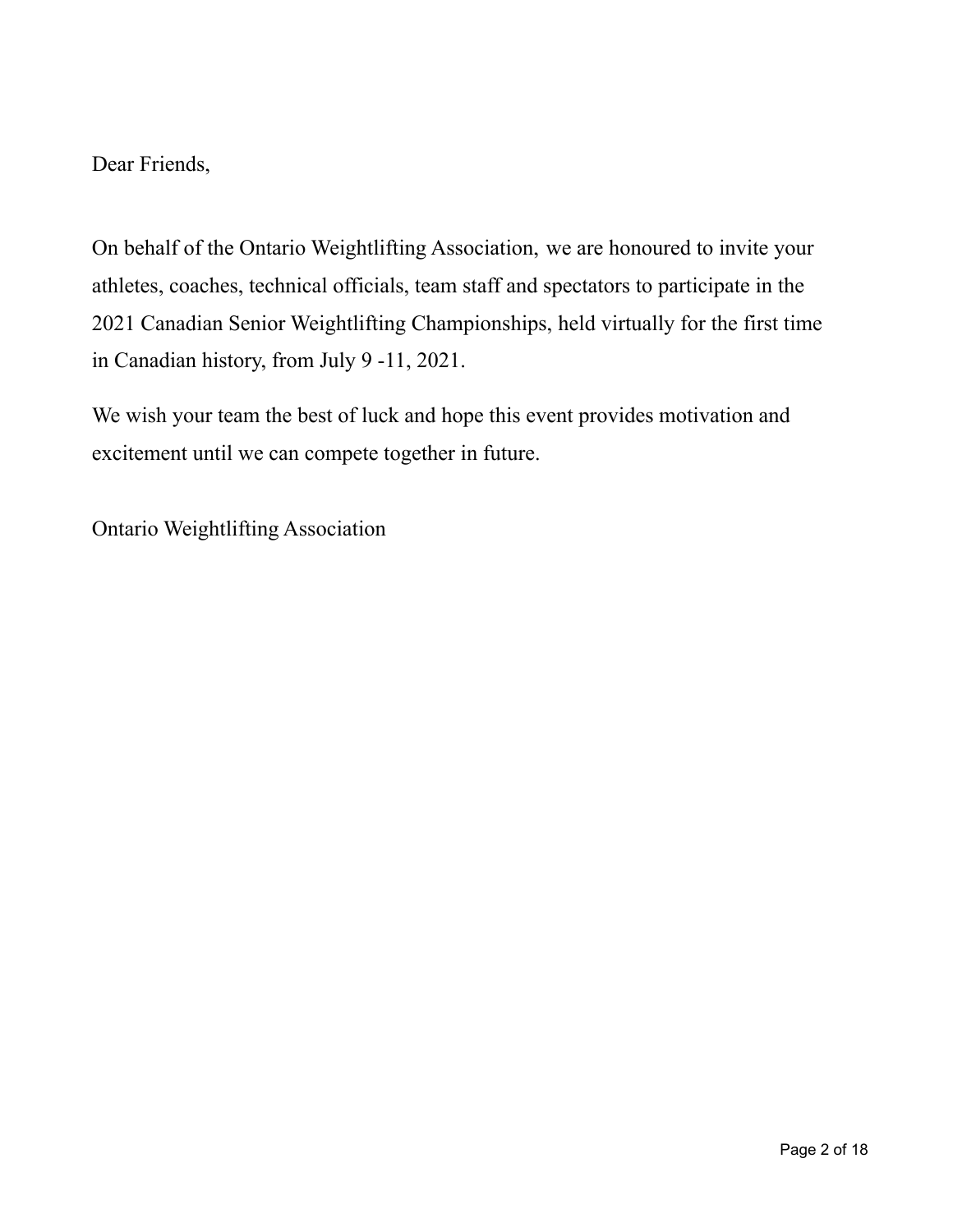| <b>Canadian Senior Weightlifting Championships</b>                   |                |  |  |  |
|----------------------------------------------------------------------|----------------|--|--|--|
| <b>Section</b>                                                       | Page           |  |  |  |
| <b>Competition Details</b>                                           | $\overline{4}$ |  |  |  |
| Qualifying Standards / Minimum Threshold of Performance              | <u>5</u>       |  |  |  |
| Eligibility                                                          | <u>6</u>       |  |  |  |
| Entry Fees, Entry Forms & Deadlines                                  |                |  |  |  |
| Awards                                                               | 8              |  |  |  |
| Responsibilities of Provincial Associations and Organizing Committee | $\overline{9}$ |  |  |  |
| Preliminary Schedule                                                 | <u>12</u>      |  |  |  |
| Online Format - Competition Technical Rules & Regulations            | <u>13</u>      |  |  |  |
| Waiver and Anti-Doping Form                                          |                |  |  |  |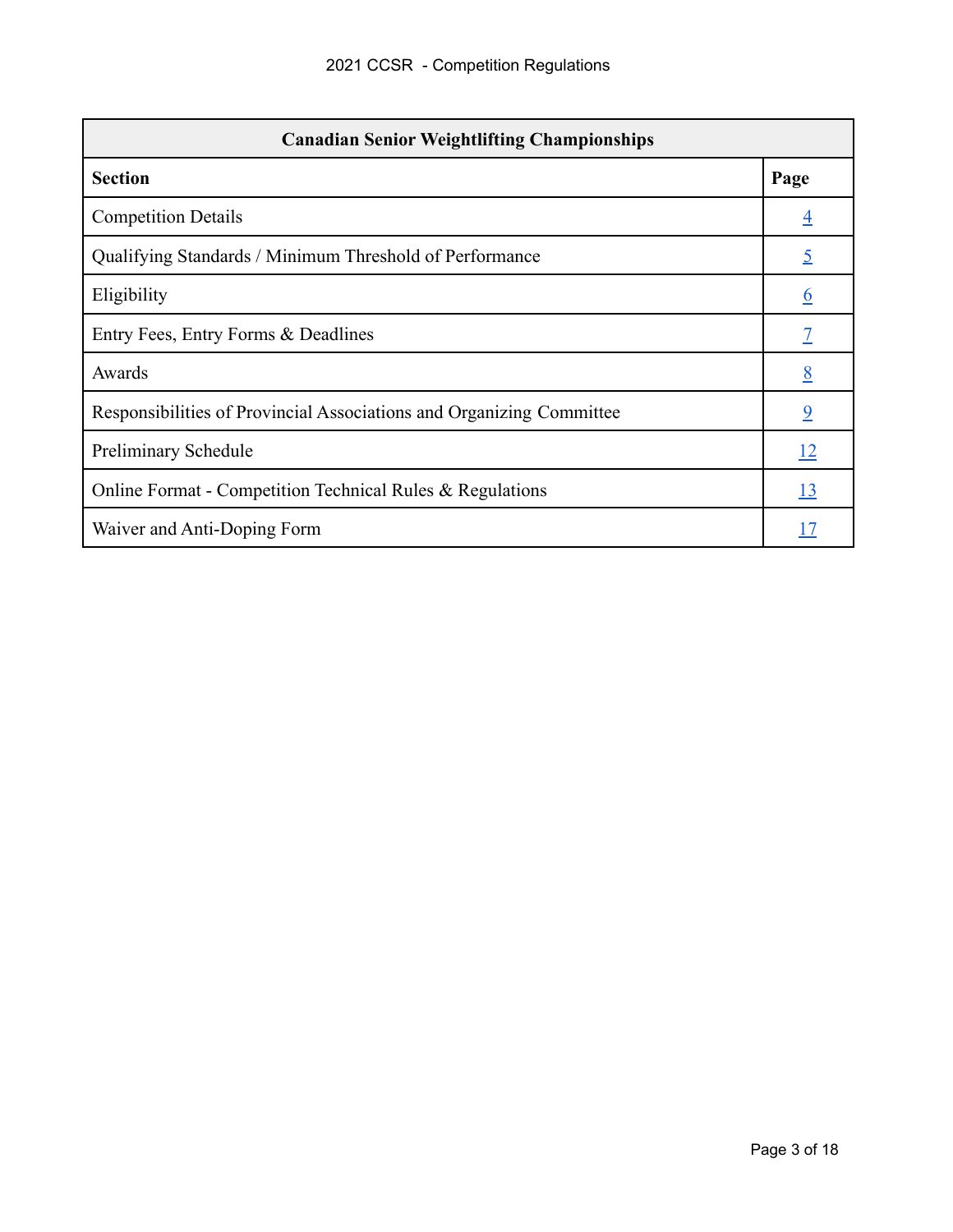# **REGULATIONS**

# <span id="page-3-0"></span>**PREAMBLE:**

The OWA recognizes that athletes, coaches and clubs have endured a long and uncertain period of preparation for this competition season. We hope that this event can provide an element of familiarity and excitement for qualified athletes. The objectives of this competition include:

- An opportunity for CWFHC-affiliated provincial associations to register athletes who have achieved the qualification standards.
- To offer eligible athletes an opportunity to perform at a national level of competition.
- Provide the organizing committee the opportunity to host an entertaining event that allows participants to perform in a safe environment.
- Provide a qualifying opportunity toward international competitions as determined by the CWFHC.

# **1. COMPETITION TITLE :**

2021 Canadian Senior Weightlifting Championships (CCSR-2021) (the "Competition").

# **2. COMPETITION DATES :**

July 10 – 11, 2021. Additional sessions may be added on Friday, July 9, 2021 depending on the total number of entries received.

# **3. ORGANISERS :**

The Ontario Weightlifting Association, approved by CWFHC. OWA e-mail : competition@onweightlifting.ca

# **4. SANCTIONING BODY :**

Canadian Weightlifting Federation Halterophile Canadienne ("CWFHC").

# **5. COMPETITION VENUE :**

This event will be held online. Provincial bodies are to ensure that athletes have access to suitable competition equipment and space that meets the standards outlined in this document.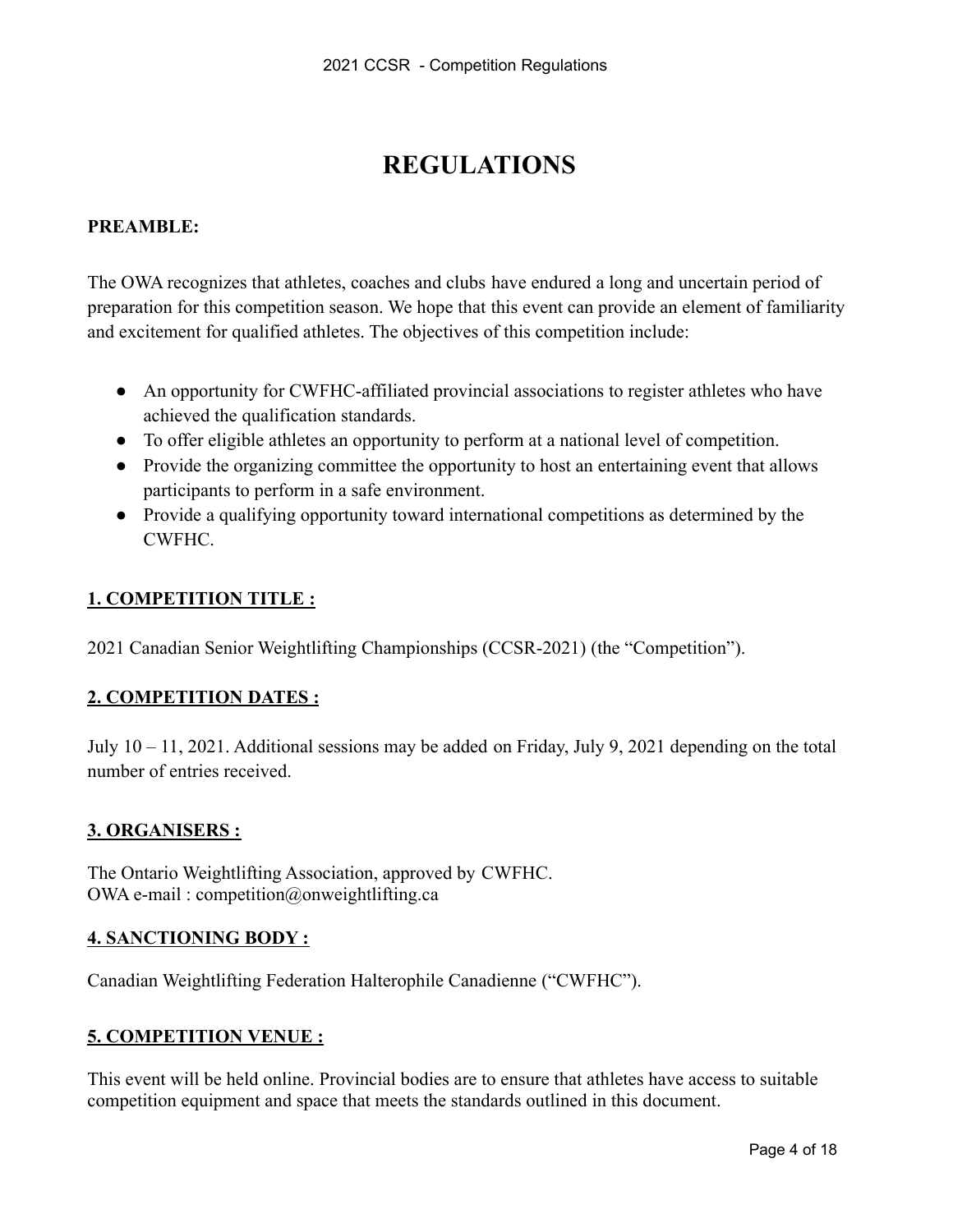# **6. EVENTS :**

Women (10): 45, 49, 55, 59, 64, 71, 76, 81, 87, 87+ kg

Men (10): 55, 61, 67, 73, 81, 89, 96, 102, 109, 109+ kg

# <span id="page-4-0"></span>**7. MINIMUM THRESHOLDS OF PERFORMANCE (MTP):**

**WOMENS - Categories/Standards for Canadian Senior Championships** *(all standards and categories in kilograms)*

| Category                      | <b>F45</b> | F49 | F55 | F59 | F64 | F71 | F76 | <b>F81</b> | F87 | $F87+$ |
|-------------------------------|------------|-----|-----|-----|-----|-----|-----|------------|-----|--------|
| Qualifying<br><b>Standard</b> | 116        | 138 | 149 | 160 | 168 | 161 | 76  | 72         | 79  | 193    |

**MENS - Categories/Standards for Canadian Senior Championships** *(all standards and categories in kilograms)*

| Category                      | M55 | M61 | M67 | M73 | <b>M81</b> | M89 | M96 | <b>M102</b> | M109 | $M109+$ |
|-------------------------------|-----|-----|-----|-----|------------|-----|-----|-------------|------|---------|
| Qualifying<br><b>Standard</b> | 86  | 209 | 227 | 242 | 254        | 259 | 275 | 272         | 280  | 298     |

# **8. ENTRY TOTAL :**

1. Athletes are expected to submit, as their entry total, the total that they achieved in a competition sanctioned by the provincial association in which he or she is a member in good standing, or at a higher caliber competition.

2. In the event of an injury, an athlete may submit an entry total lower than the qualification total that they achieved. Any submitted entry total must at least be the minimum qualifying standard for the Canadian Senior Championships as set out by the CWFHC.

3. Athletes are not permitted to submit an entry total higher than the total achieved in qualification.

4. If an athlete qualifies in two bodyweight categories, the same rules apply. Athletes must submit, as their entry total, the total that they achieved in qualification (or lower, as set out above) in the category that they intend to compete in**.**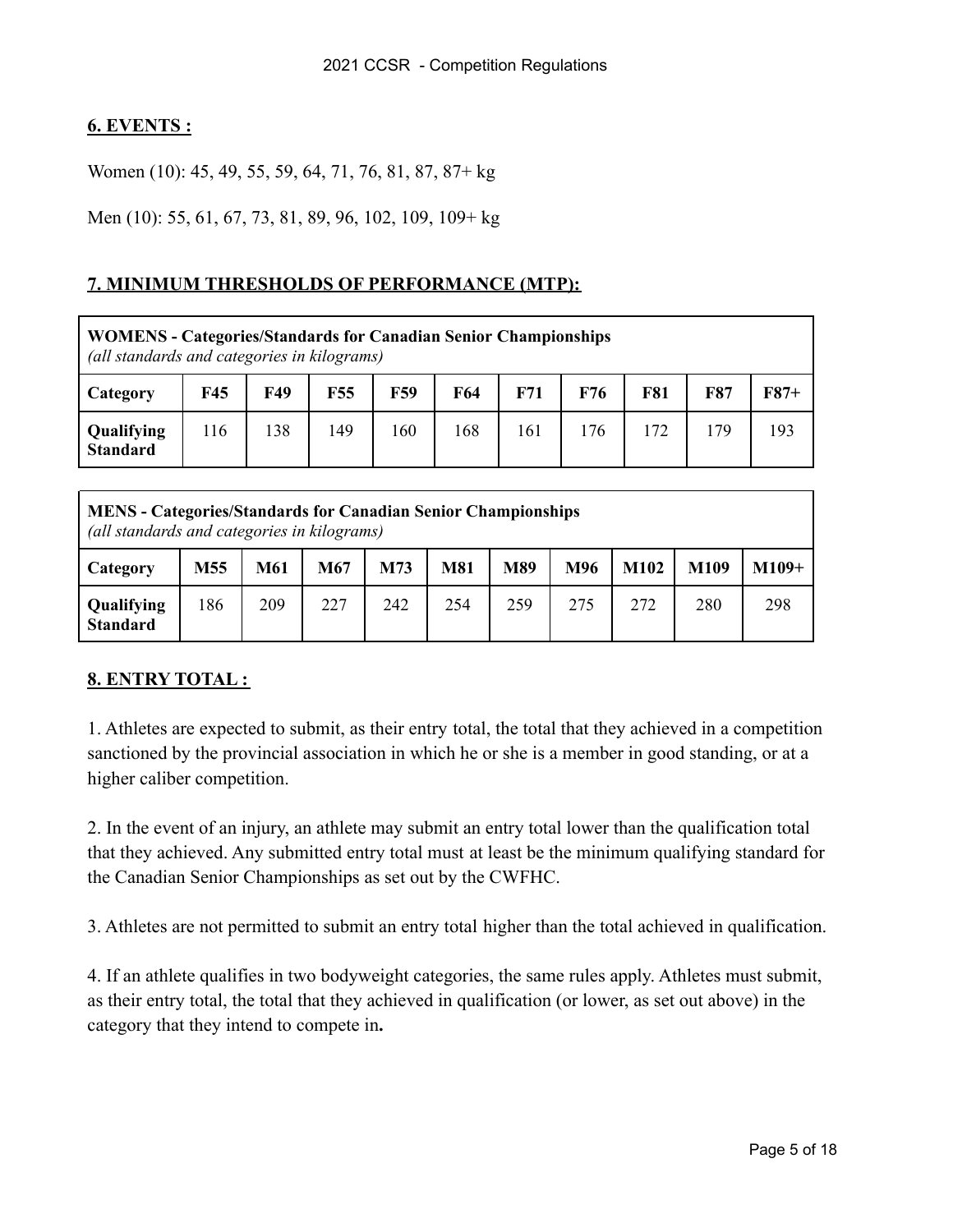# **9. BODYWEIGHT CATEGORY :**

1. Athletes may move up to a higher bodyweight category as long as they have met the minimum qualifying standard.

2. Provincial Associations, on behalf of athletes, must declare a change in bodyweight category no later than the Verification Meeting on July 8, 2021.

3. Athletes may NOT move bodyweight categories on the day of competition. Athletes who fail to make their declared weight class within the hour of their weigh-in will NOT be eligible to compete.

# <span id="page-5-0"></span>**10. PARTICIPANTS :**

# **10.1** ELIGIBILITY:

The Competition is open to all qualified athletes nominated by their respective provincial or territorial associations who meet the qualifying standard.

An athlete participating in a national competition must be:

1. A duly affiliated member of his/her Provincial/Territorial (P/T) weightlifting association ("PA"), in good standing; *and*

2. a Canadian Citizen OR person possessing permanent resident status in Canada.

Coaches and technical officials registered to participate in the Competition by their respective PA weightlifting association must be:

1. duly affiliated members of their respective PA, in good standing.

Any questions about eligibility should be addressed at the Verification of Entries meeting on July 8, 2021. We encourage team leaders to bring copies of team members' proof of citizenship or permanent resident status in case it is requested. The eligibility of athletes cannot be challenged after the Verification of Entries.

# **10.2** NON-QUALIFIED ATHLETES:

Should the total number of athletes allow, the respective PAs may nominate an additional 4 athletes who have not reached the qualifying standard, as long as they are 24 years of age or under (calculated in the calendar year of the athlete's birthday, 2021; i.e. athletes born 1997 or later).

NOTE: Non-qualified athletes may not compete more than two times at the Canadian Senior Weightlifting Championships. Athletes must achieve the standard to compete at the Canadian Senior Weightlifting Championships after two years as a non-qualified athlete.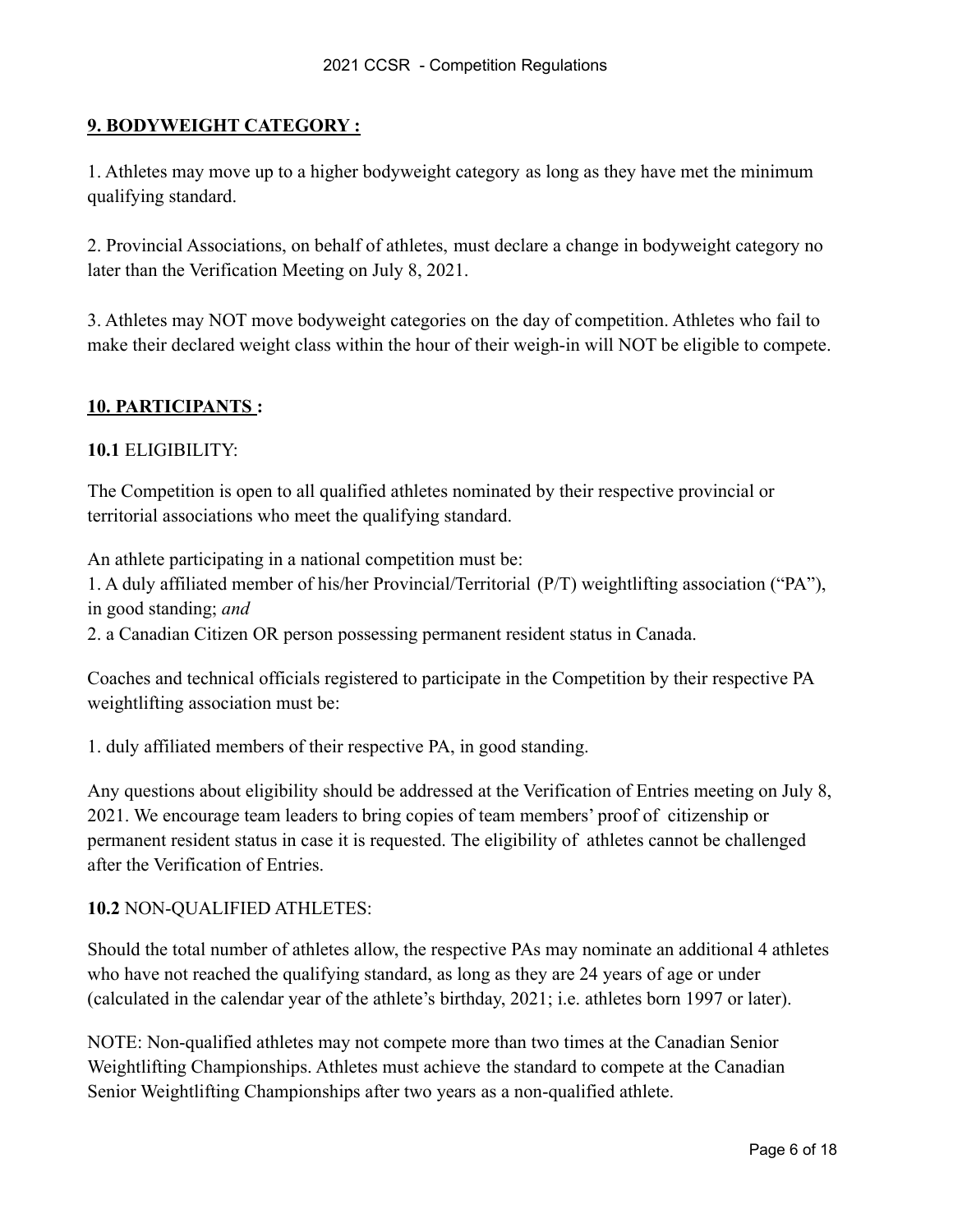# <span id="page-6-0"></span>**11. ENTRIES & PAYMENTS :**

Entry Forms for all athletes must be submitted by an athlete's respective Provincial Association on their behalf.

**Preliminary Team Entry Form** – The Preliminary Team Entry form must be received by the OWA no later than midnight on June 11, 2021.

**Final Team Entry Form -** The Final Team Entry Form, and all relevant payments, must be *received* by the OWA no later than midnight on June 18, 2021.

### **11.1** ENTRY FORMS:

Entry forms (both preliminary and final) should be sent to the email below:

Amanda Braddock, Competition Administrator email: competition@onweightlifting.ca

**Do not send payment to the above address. E-transfers should be made only to the VP Finance email address below.**

### **12. FINANCIAL CONDITIONS:**

**12.1** ENTRY FEES:

\$85 per athlete There is no fee for Technical Officials, coaches, or team leads.

In addition to athlete entry fees, each PA is also responsible for the registration fee payable to CWFHC. For this competition, the fee will be \$60 per athlete.

### **Nominated Technical Officials**

• Every Province must nominate one Technical Official to be available for one day of the event.

• Every fifth athlete registered by a Province requires one (1) additional Technical Official for one day of duty.

### **12.2** COLLECTION:

Provincial associations are responsible for collection of all fees from their respective P/T participants.

### **Payments**

Deadline: Must be received by June 18, 2021

Pay to: Ontario Weightlifting Association % VP Finance, George Vlahos

Method: e-transfer to vpfinance@onweightlifting.ca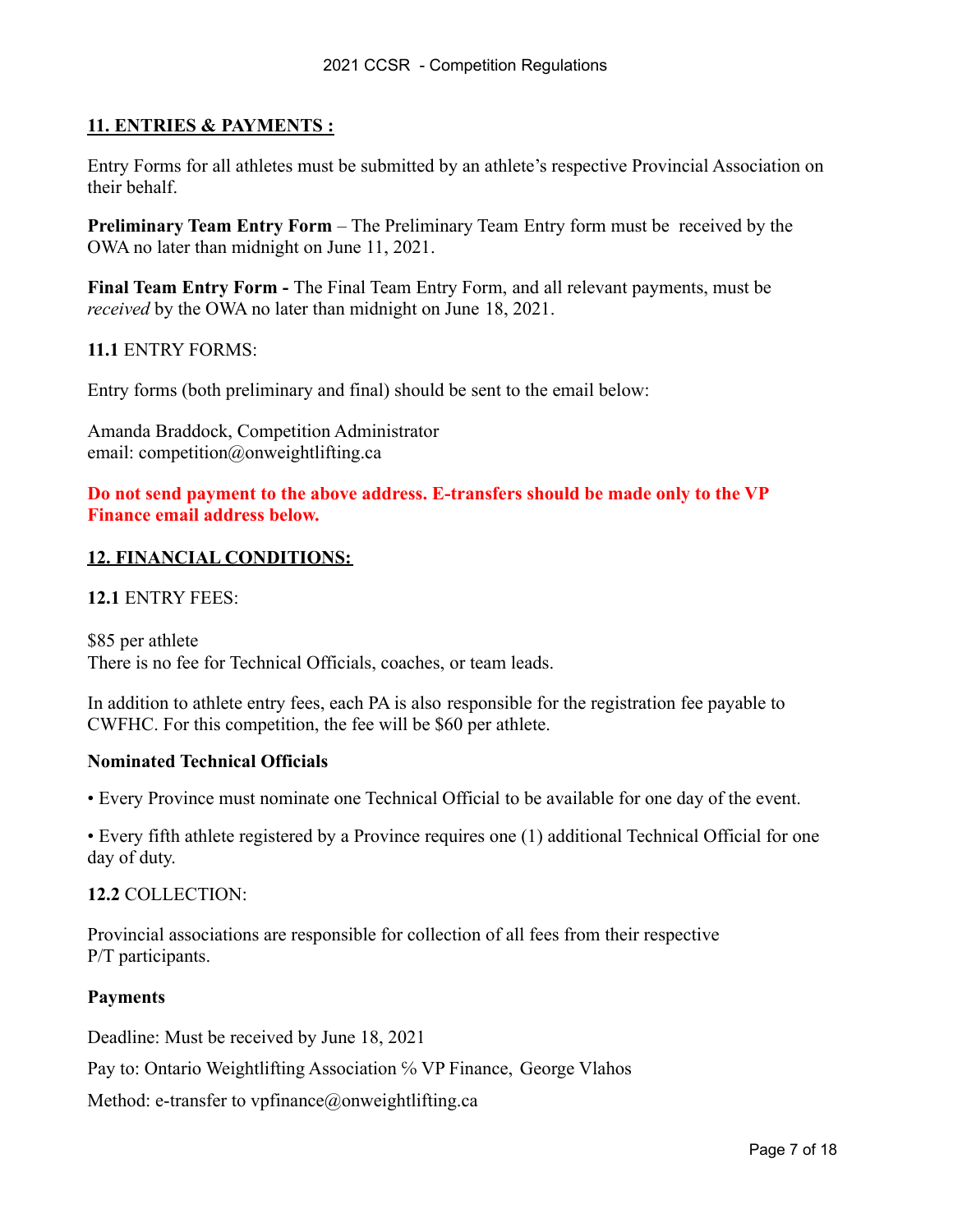Send with: Final Team Entry Form

# **12. 3** PAYMENT OF FEES:

A payment by e-transfer to cover all Team Entry Fees for each P/T association must be received by the OWA no later than midnight on June 18, 2021.

# PAYMENT ONLY·

E-transfers should be sent to the address below:

Ontario Weightlifting Association ℅ George Vlahos, VP Finance

 $\bullet$  e-mail: vpfinance@onweightlifting.ca

# <span id="page-7-0"></span>**13. AWARDS :**

Gold, silver and bronze medals will be awarded for the "Total" only in each bodyweight category.

Best Athletes Awards, Male and Female, based on the Sinclair formula (calculated on exact bodyweight).

Team awards will be provided to the best Male and Female teams. There will be no combined team prizes. Team awards are based on IWF scoring for the Total.

### In case of a tie:

- (a) The team with the largest number of first place totals shall be declared the winner;
- (b) If still tied, the team with the largest number of second place totals shall be declared the winner;
- (c) If still tied, the team with the most total top-of-class Sinclair points will be declared the winner.

Athletes who do not achieve a total cannot contribute to Team Points. Points are earned in Total only.

Awards will be shipped to the P/T Weightlifting Association for distribution among the award winners.

# **14. ACCOMMODATION & TRANSPORTATION :**

As this event is entirely virtual, athletes are responsible for their own transportation and accommodation to a suitable competition venue, if required.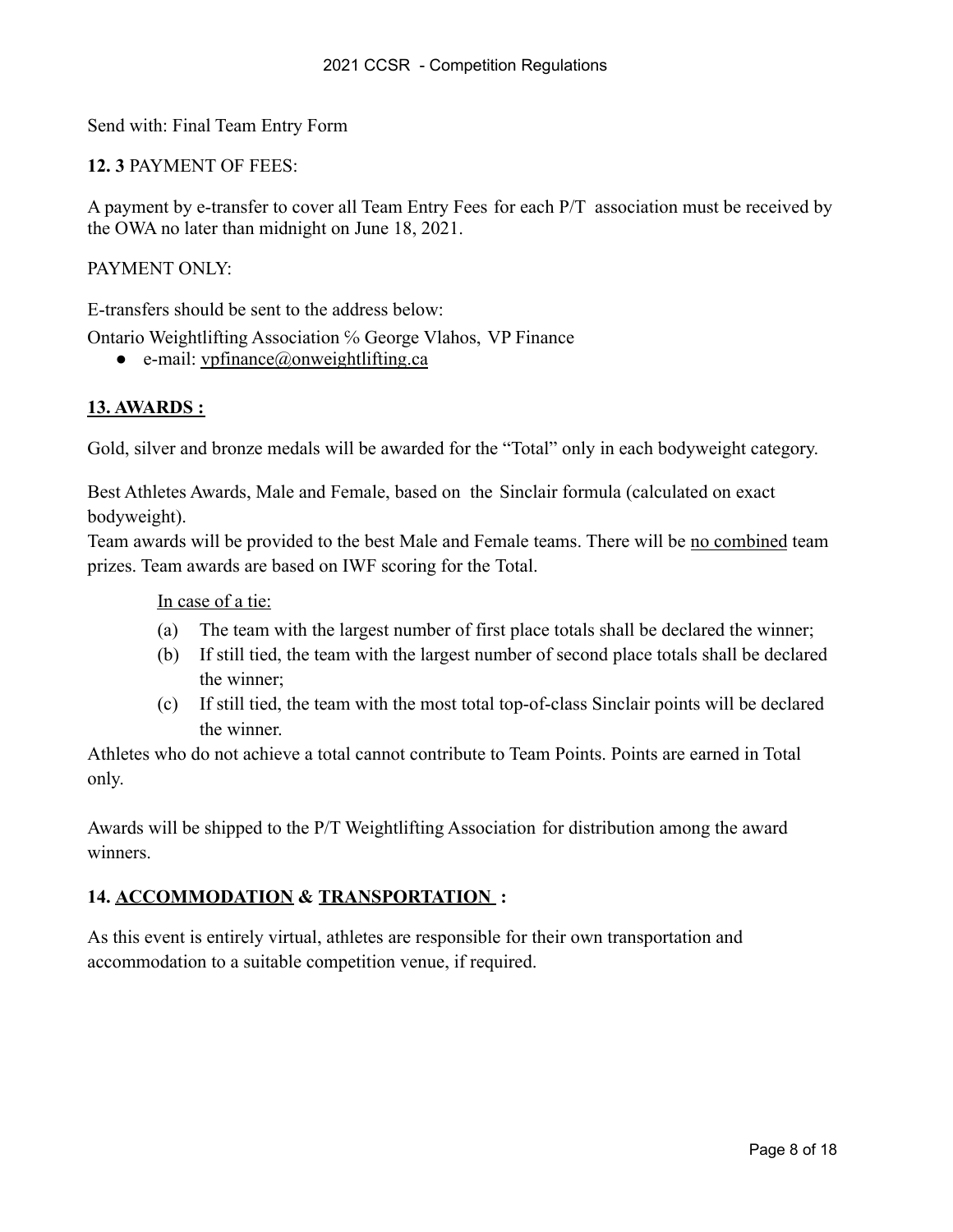# <span id="page-8-0"></span>**15. FINANCIALAND OTHER RESPONSIBILITIES :**

Provincial/Territorial Associations (PAs)

- The PAs will collect from their delegation members and subsequently pay the designated fees for each participating athlete by **June 18, 2021**. Those delegates who do not participate in the Canadian Championships do not pay this entry fee.
- Each PA is also responsible for the registration fee payable to CWFHC. For this competition, the fee will be \$60 per athlete.
- Each PA participating in the Competition does so at its own and its individual members' risk. The provincial and territorial associations must undertake the full moral and financial responsibility for their members participating, regarding their health and in the case of accidents or damages.
- Ensure waiver/media release (provided at the end of these Regulations) is signed by all participants. Further, ensure that a parent/guardian signs the waiver/media release for all minor participants (under the age of 18 as of the date the document is signed). Without this signed document, participants will be prohibited from participating in the event.
- Each P/T is responsible for the expenses of their selected Technical Officials. Please ensure the Technical Officials' email and mailing address is also noted in order for the Organizing Committee to distribute the Technical Official schedule.
- The preliminary registration form provided by the PA will contain athlete names, email addresses, category, total and date of the competition in which the total was achieved. Providing the name, mailing address, and email of the athlete to the CWFHC / LOC indicates that the athlete authorizes CWFHC to provide the name, phone number, mailing address, and email to the CCES. All athlete participants in the competition are required to enter the CCES National Athlete Pool and must complete and sign the attached National Athlete Pool Contract.

# Athletes

- Each athlete who wishes to participate in the Competition authorizes, by his or her registration in the Competition, the director of the PA of which he/she is a member to provide his/her contact particulars to the CWFHC, which the CWFHC will provide to the CCES. This is a requirement under the Canadian Anti-Doping Policy - CADP.
- The CCES, through the CWFHC, will provide to the athlete instructions to complete an online anti-doping course. The athlete must complete the online course before July 2, 2021 (TBC). Athletes must inform their Provincial Association of course completion.
- Each PA must ensure that the waiver/media release (provided separately) is signed by all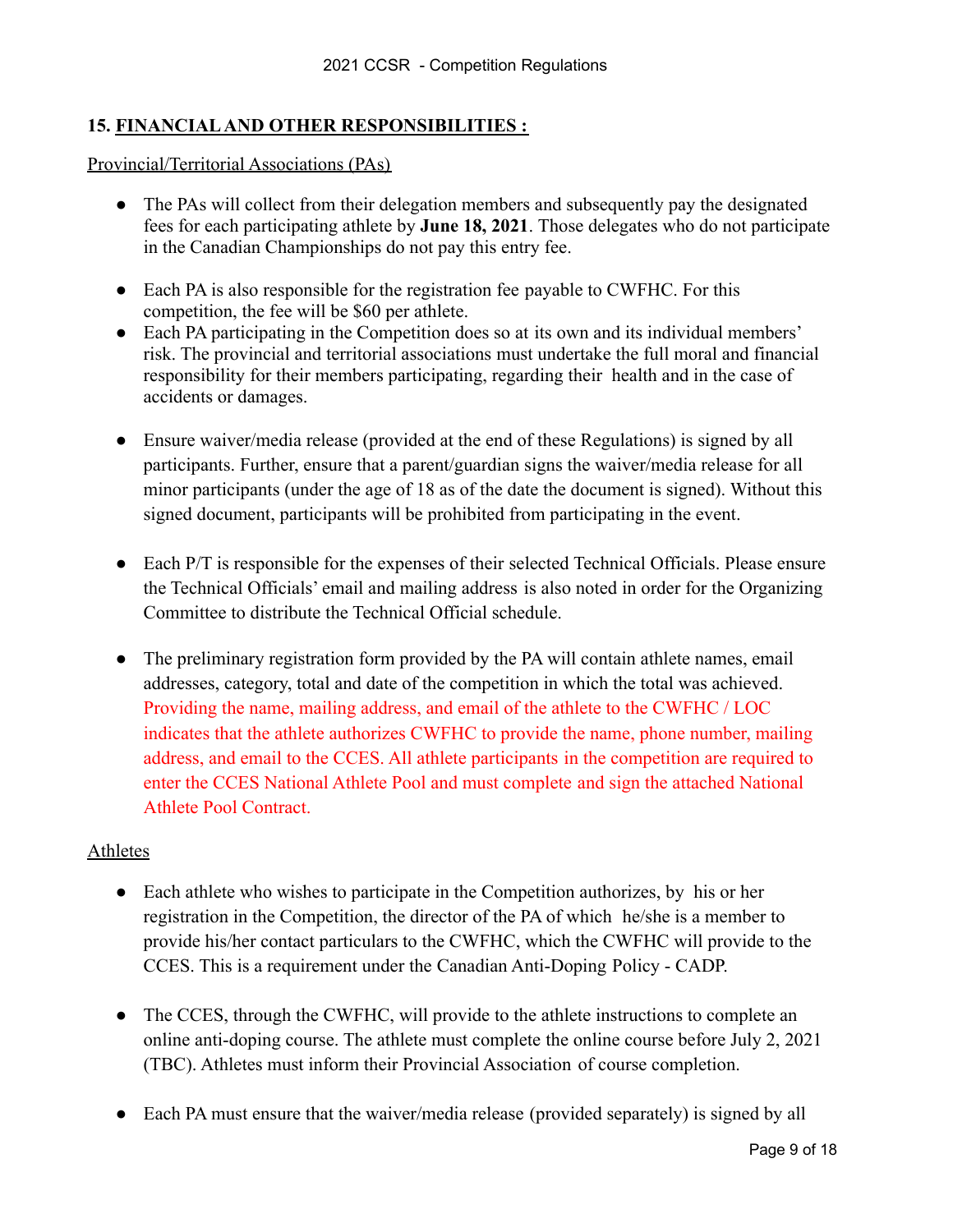athletes and provided to the OWA prior to the verification of entries. Please send all waivers as a single PDF document. Further, each PA must ensure that a parent/guardian signs the waiver/media release for all minor participants (under the age of 18 as of the date the document is signed). Without this signed document, participants will be prohibited from participating in the Competition.

# **16. OFFICIATING :**

- Duties of the Host Province appoint a Competition Secretary and appropriate assistants, to ensure the proper operation of the competition including verifying the final nomination of athletes to categories at the Verification of Entries.
- Duties of the participating provinces shall, via all Entry Forms, submit the names of their National level or higher referees that want to officiate at the Championships by June 11, 2021. The LOC will forward a list of qualified officials to the CWFHC by June 18, 2021. A mailing or email address is required for communication of the referee assignments at the Competition.

# **A meeting for Technical Officials will be held on July 8, 2021 at 7pm - 8pm EDT.**

Due to the virtual nature of this event, there will be no promotion or upgrading of Technical Official certifications.

# **17. PRACTICAL EVALUATION FOR COACHES** – **COMPETITION DEVELOPMENT :**

Coaches who wish to be evaluated for *Provisional Certification* at the Competition Development level at this event should contact their PA direction for coordination with the National Coaches' Committee. The usual \$100.00 fee per evaluation will apply. Coaches who achieve Provisional Certification will still be required to undergo an in-person evaluation at a later date for full certification as Competition Development coaches.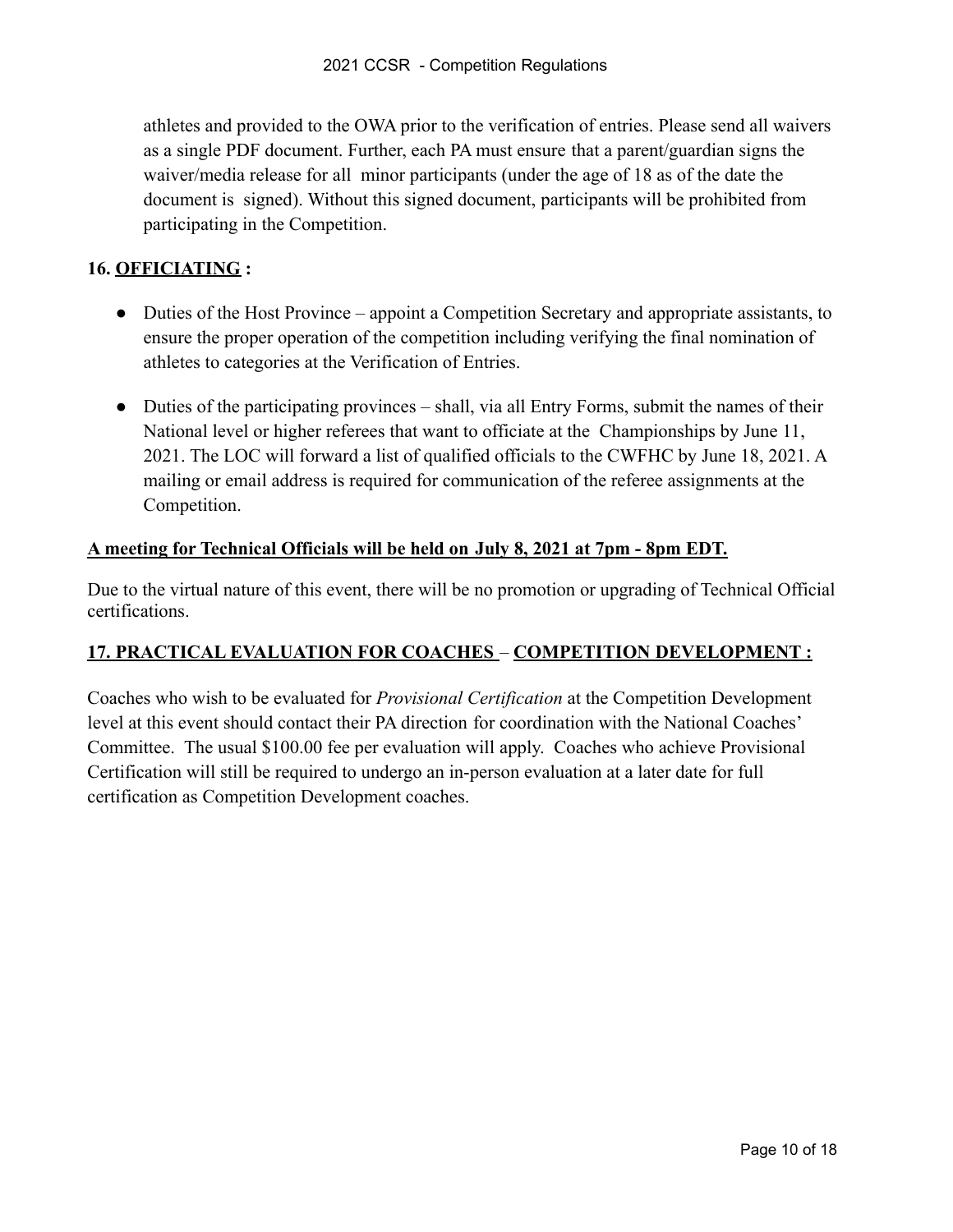# **SCHEDULE AND DEADLINES**

| Date                 | <b>Action</b>                                                 |
|----------------------|---------------------------------------------------------------|
| June 2, 2021         | Distribution of Competition Regulations                       |
| June 11, 2021        | Provincial Preliminary Team Entries Due                       |
| June 11, 2021        | Technical Official nominations due by Provincial Associations |
| <b>June 18, 2021</b> | <b>Final Athlete Entry Form with full payment received</b>    |
| July 8, 2021         | Technical Meeting / Verification of Final Entries             |
| July 10, 2021        | Competition                                                   |
| July 11, 2021        | Competition                                                   |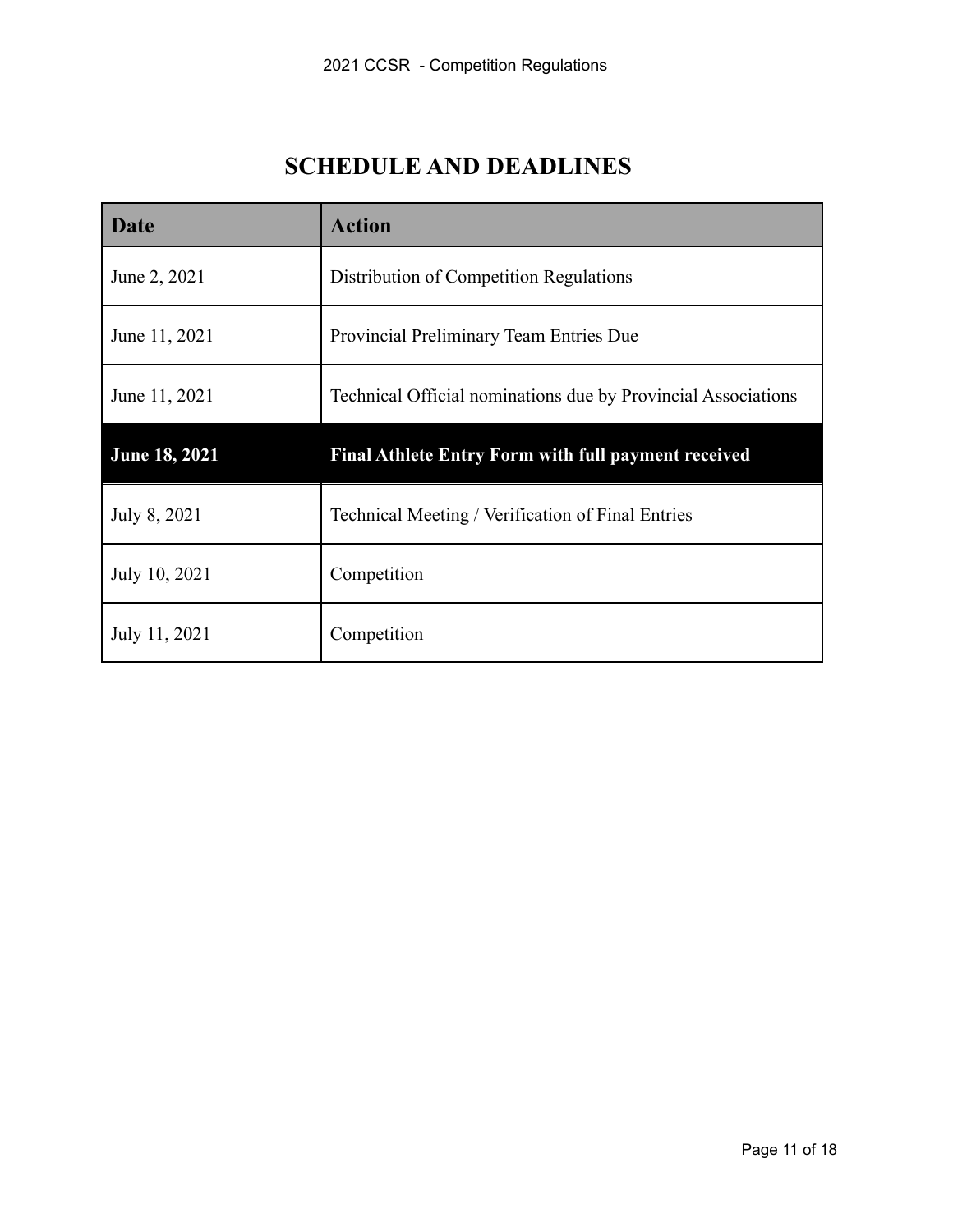<span id="page-11-0"></span>

| <b>COMPETITION PRELIMINARY SCHEDULE</b> |                                         |                 |                 |                    |  |  |  |
|-----------------------------------------|-----------------------------------------|-----------------|-----------------|--------------------|--|--|--|
|                                         | SATURDAY, July 10, 2021 (all times EDT) |                 |                 |                    |  |  |  |
| <b>SESSION</b>                          | <b>CATEGORIES</b>                       |                 | <b>WEIGH-IN</b> | <b>COMPETITION</b> |  |  |  |
| $\mathbf{1}$                            | Female                                  | 45, 49, 55 kg   | 8:30 A.M.       | 10:30 A.M.         |  |  |  |
| $\overline{2}$                          | Male                                    | 55, 61, 67 kg   | $10:30$ A.M.    | 12:30 P.M.         |  |  |  |
| 3                                       | Female                                  | 59, 64kg        | 12:30 P.M.      | 2:30 P.M.          |  |  |  |
| $\overline{4}$                          | Male                                    | 73, 81 kg       | 2:30 P.M.       | 4:30 P.M.          |  |  |  |
| 5                                       | Female                                  | 71,76kg         | 4:30 P.M.       | 6:30 P.M.          |  |  |  |
| Sunday, July 11, 2021 (all times EDT)   |                                         |                 |                 |                    |  |  |  |
| 6                                       | Male                                    | $89 \text{ kg}$ | 9:00 A.M.       | 11:00 A.M.         |  |  |  |
| $\overline{7}$                          | Female                                  | $81, 87, 87+kg$ | 11:00 A.M.      | $1:00$ P.M.        |  |  |  |
| 8                                       | Male                                    | 96, 102 kg      | $1:00$ P.M.     | 3:00 P.M.          |  |  |  |
| 9                                       | Male                                    | $109, 109 + kg$ | 3:00 P.M.       | 5:00 P.M.          |  |  |  |

In the case that 100 or more entries are received by the Final Entry deadline, a session may be scheduled for Friday July 9, 2021. The preliminary schedule and registered athletes will be updated after the Preliminary Entry deadline on June 11, 2021 and again after the Final Entry deadline on June 18, 2021.

The FINAL schedule will be released after the Verification of Final Entries on Thursday July 8 from 8pm - 9pm EDT.

When 9 athletes or more are in a session, there will be no break between Snatch and Clean and Jerk.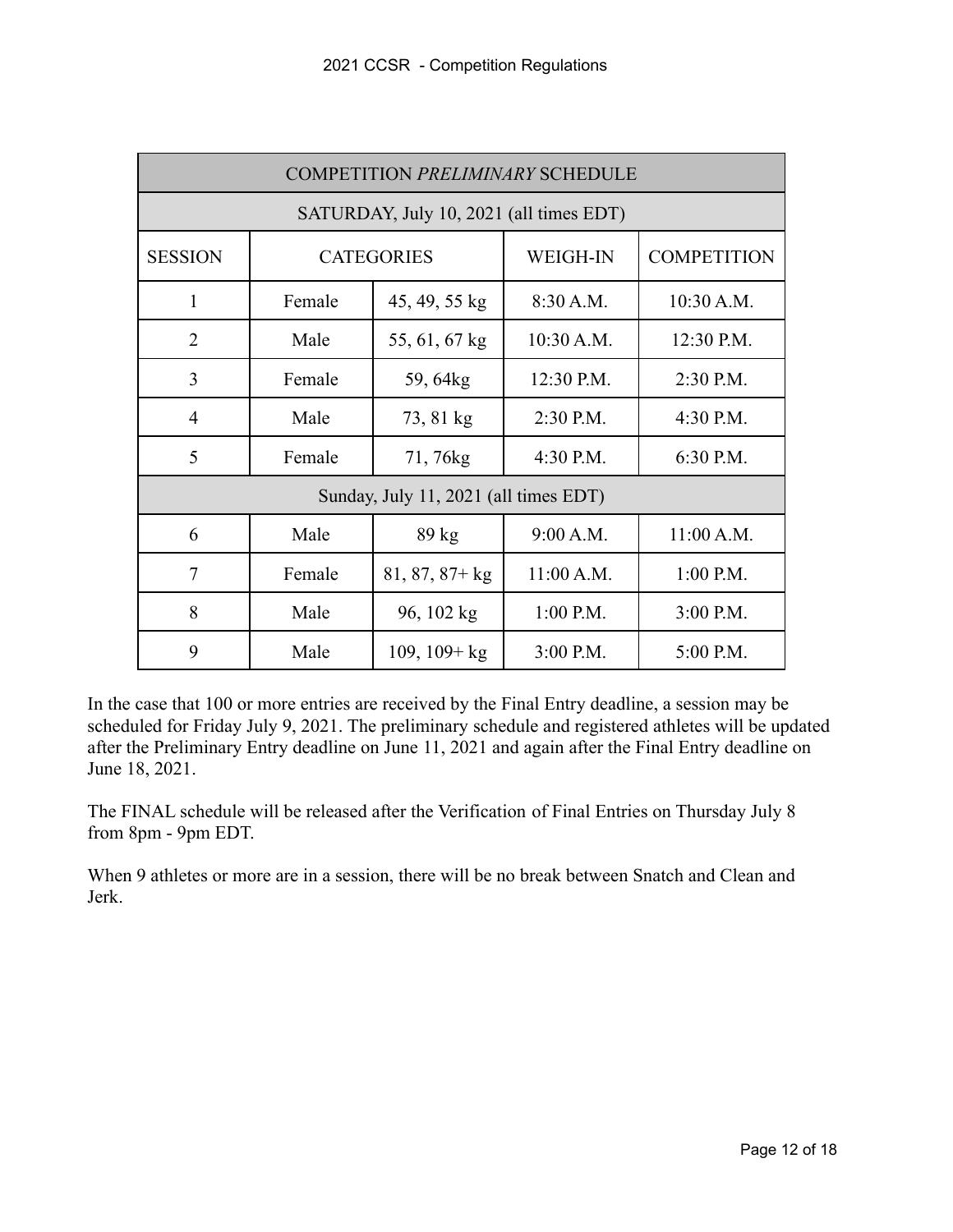# <span id="page-12-0"></span>**2021 CANADIAN SENIOR CHAMPIONSHIPS - ONLINE COMPETITION RULES, REGULATIONS & EXCEPTIONS**

The competition will follow the IWF Technical Rules and Regulations (available [here\)](https://dfc25e69-2758-4ddc-9214-ddd525cc4587.filesusr.com/ugd/3b5e14_b57e0131f0584b5aa4292c315d80938f.pdf) wherever possible.

### COMPETITION SCHEDULE

- 1. Weigh-in will begin 2 hours prior to competition start.
- 2. Athlete introductions will take place 10 minutes before session start time.
- 3. Session start list will be provided shortly after the conclusion of weigh-ins, by upload to a shared drive available before the competition.

### LOADING & TIMING

- 1. Clock will begin immediately once the athlete is in view and the weight is verified.
- 2. Prior to each attempt, the athlete must turn the loaded barbell 45° to the camera so the officials can verify the weight on the bar, when weight is in question the coach should describe the loaded weight for the officials.
- 3. Athletes are expected to have their next weight loaded before they are called. It is recommended to have someone loading for the athlete.
- 4. Athletes following themselves are given 2 minutes to begin their next attempt. This 2-minute clock begins as soon as the automatic increase is declared. The clock will pause after a change has been declared until the marshal enters the change. No additional time will be provided for loading the bar.
- 5. If the camera connection is lost, no additional allowance of time will be provided for the athlete.
- 6. If an athlete misses an attempt due to connection issues, the athlete will be timed out and an additional lift will not be provided.

### DOWN SIGNAL

- 1. No official down signal will be given.
- 2. The athlete at his/her own discretion decides if the lift is complete according to the rules.
- 3. The athlete must lower the barbell in front of the body releasing his/her grip on the barbell only after it has passed the level of the shoulders.
- 4. Officials may turn down a lift at their discretion if they determine that the athlete was not motionless or in the correct position prior to lowering the barbell.
- 5. Touching the bar with the feet remains an incorrect lift and the lifter's attempt will be considered incomplete.

### EXCEPTIONS TO IWF TCRR

- 1. Athletes having no valid lifts in the snatch will be permitted to continue in the clean and jerk.
- 2. No competition platform is required; however, the field of play must be taped out. Field of play may not extend beyond 4m x 4m.
- 3. Equipment allowances will be provided for this qualifier; see **Equipment** below.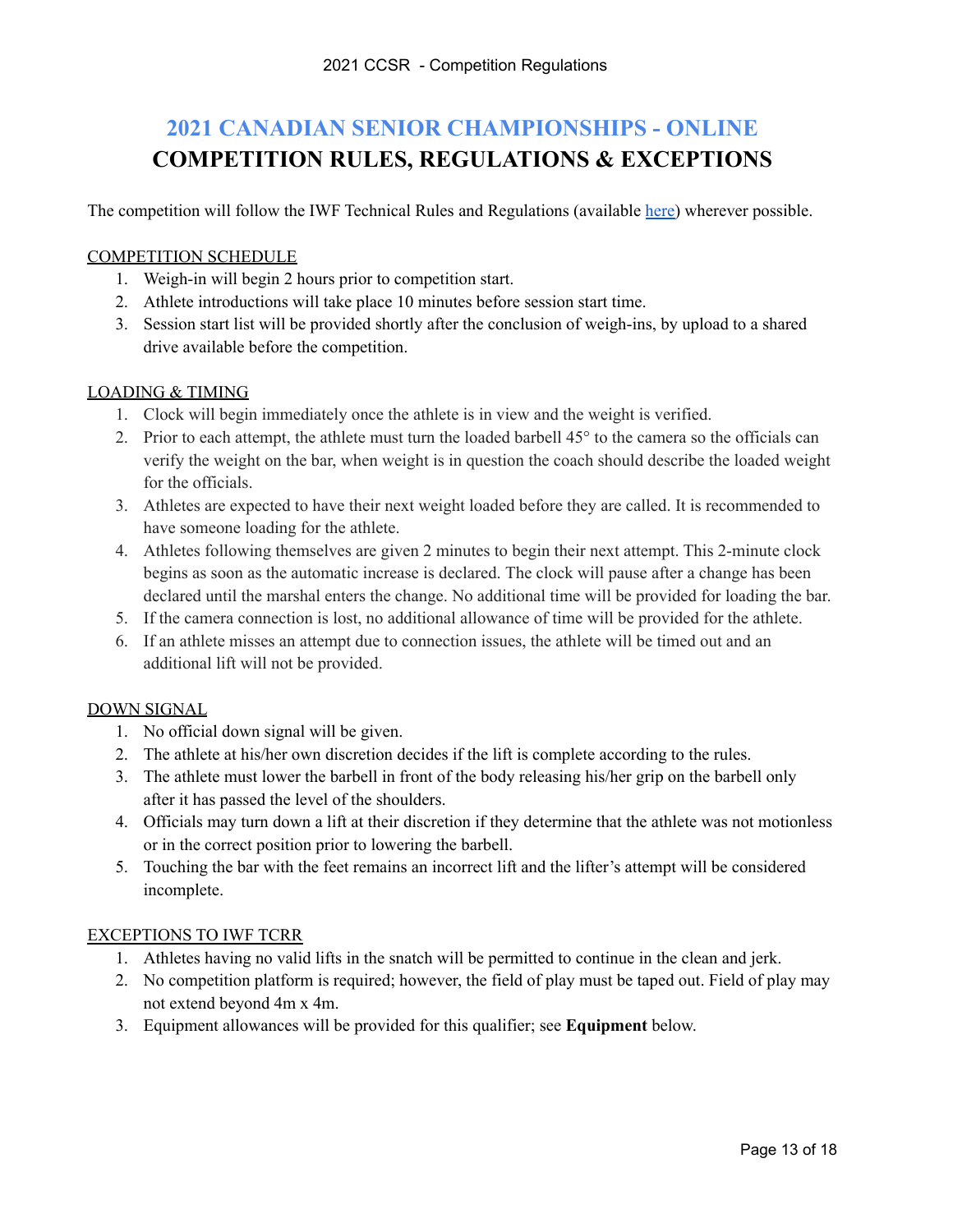# **TECHNICAL REQUIREMENTS & SETUP**

### ZOOM

- 1. It is recommended that all platform-facing laptops have the Zoom application (Zoom Client for Meetings, [available](https://zoom.us/download) here) downloaded.
- 2. For both weigh-in and competition platform, please ensure that your Zoom "name" is your name as listed on the startlist. For clubs with multiple lifters using the same screen for weigh in or competition in the same session, please set your Zoom name to the club name.

### PLATFORM-FACING CAMERA

- 1. A laptop or camera phone running the Zoom screen must be centered and raised off the floor, at a sufficient distance from the platform to show the athlete clearly at extension overhead in the jerk. The entire barbell must be visible throughout the lift. The camera or laptop cannot be placed at ground level and must be raised.
- 2. It is recommended that the platform-facing laptop utilize a wired connection directly to the router.
- 3. In some cases, using a smartphone device connected to a wireless cellular network (wifi) can incur a long-distance phone charge or data charge. Check your wifi connection carefully.
- 4. Ensure all devices are fully charged or connected to a power source before the event.

# **EQUIPMENT**

### BARBELL, PLATES & COLLARS

- 1. All attempts must be loaded to IWF competition standard the only exception to IWF standard will be the allowance of spring collars and 2.5kg plates in place of competition 2.5kg collars, if necessary. Athletes must ensure they will have access to all equipment necessary for planned competition loading.
- 2. Competition barbell and competition plates may be any brand, but must be measured in kilograms. Black bumper plates in kilograms are acceptable but must be taped along the outside rim with their respective IWF colours and will be confirmed during weigh-in. The athlete is responsible for mentioning the equipment check to weigh-in officials.

### PLATFORM

- 1. The competition platform may be a wooden or rubber area of 4m x 4m or smaller. This area must be clearly marked with tape. Athletes lifting on a platform smaller than 4m x 4m must remain inside the marked area for a successful attempt.
- 2. Any window or light source behind the platform must be completely blocked or covered to prevent glare.

### OUTFIT

1. Athletes must follow IWF guidelines for attire. A competition singlet must be worn by all lifters.

### WEIGH-IN

1. The athlete or competition club host will provide a readable electronic scale.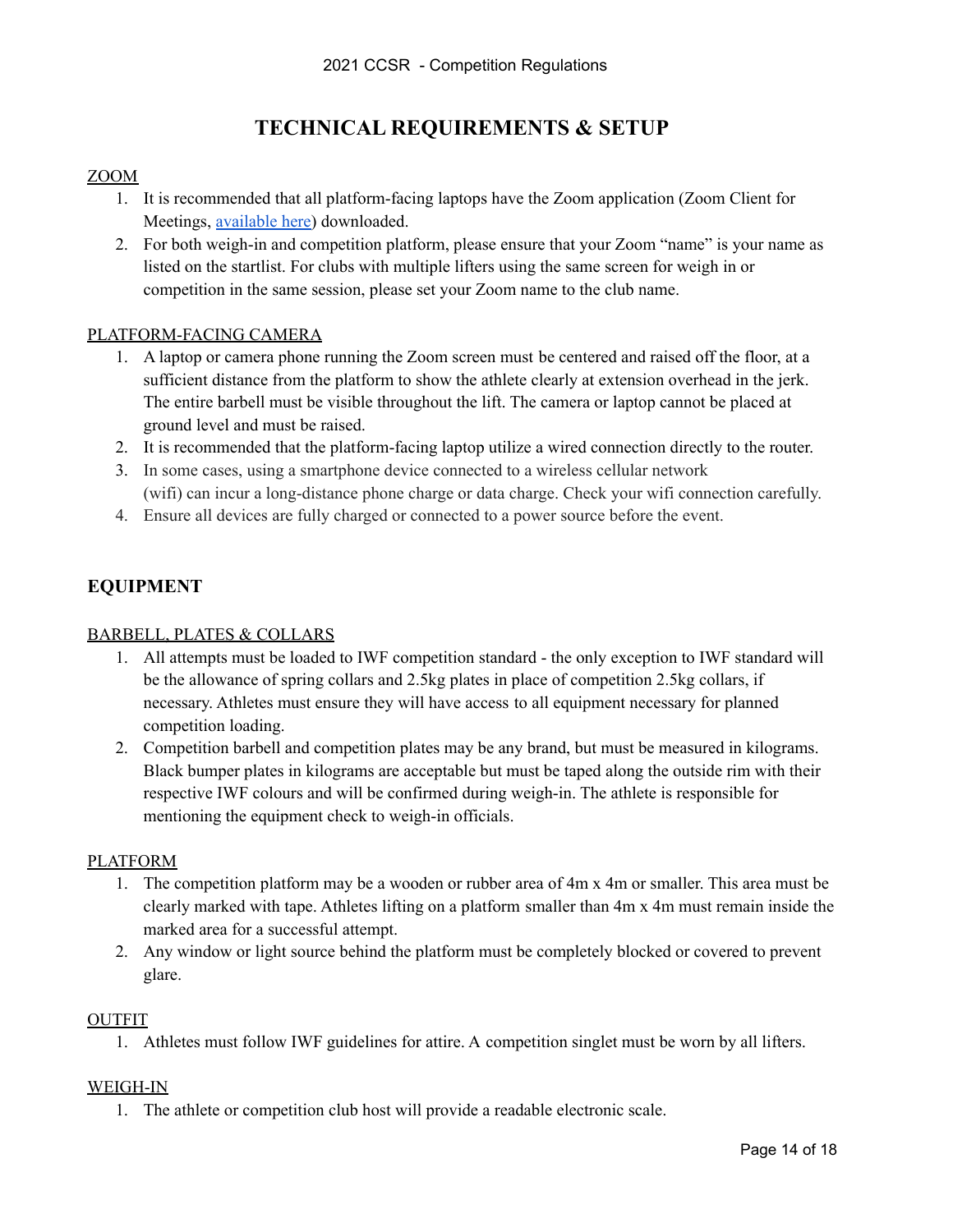- 2. The scale must be set on a flat, level non-carpeted surface.
- 3. Ensure the scale is located in a room with good wifi strength or is conducted on a computer connected to a router. It is recommended that athletes have someone assist them during the weigh-in.
- 4. Athletes are requested to log in to the call a minimum of 15 minutes before the start of weigh-ins
- 5. Athletes will be placed in the Zoom Waiting Room until admitted into the call by Lot number.
- 6. Athletes 18 & older will be expected to show photo ID as proof of identity during the call.

# **During weigh-in, athletes MUST wear a SINGLET at all times with socks, shoes and wristwatches removed. Athletes WILL NOT be permitted to weigh-in without a singlet. Any athlete not following attire guidelines during weigh-ins will be disqualified.**

- 7. A 0.3kg allowance will be provided for the weight of the singlet (for example, a 64kg athlete will be permitted to weigh-in at up to 64.3kg).
- 8. **For clarity, this allowance will also apply to the lower end of the next weight class**. (i.e, a 71kg athlete would weigh in, wearing singlet, between 64.4kg and 71.3kg).
- 9. As per IWF [TCRR-2020,](https://dfc25e69-2758-4ddc-9214-ddd525cc4587.filesusr.com/ugd/3b5e14_b57e0131f0584b5aa4292c315d80938f.pdf) 6.4.14: *An athlete who is within the weight of the bodyweight category in* which he  $\ell$  she is officially entered is weighed only once. An athlete who is under or over their *of icially entered bodyweight category may return to the weigh-in room as many times as necessary in order to make the bodyweight category.*
- 10. As per IWF [TCRR-2020,](https://dfc25e69-2758-4ddc-9214-ddd525cc4587.filesusr.com/ugd/3b5e14_b57e0131f0584b5aa4292c315d80938f.pdf) 6.4.15*: An athlete who fails to make the bodyweight within the allotted weigh-in time of their respective bodyweight category, in which he / she is of icially entered, is excluded from the competition of the Event.*

### Scale Calibration

- 11. The scale will be calibrated with a single plate of 20kg or more. The plate must be within 0.3kg tolerance. **Check your equipment before the event.**
- 12. The athlete will be asked to show the scale at 0.0, place the plate on the scale, then show the scale with the weight displayed.
- 13. During the weigh-in process, the athlete will be asked to show the scale at 0.0, step on the scale, then show the scale with the bodyweight displayed.
- 14. The athlete will then type their opening attempts into the chat box, set to Everyone, and verbally declare openers to the weigh-in official.
- 15. The weigh-in official will then repeat the athlete's bodyweight and opening attempts back to the athlete for confirmation.

### TECHNICAL OFFICIALS MEETING

A Technical Meeting for Officials will be held on Thursday, July 8, from 7pm - 8pm EDT to check internet connectivity and cover competition flow.

### VERIFICATION MEETING: Athletes & Coaches

The Verification of Entries Meeting is recommended for all athletes and coaches, and will be held on Thursday, July 8, from 8pm - 9pm EDT covering competition flow and other event details. **This will be the FINAL opportunity for athletes to change bodyweight categories.**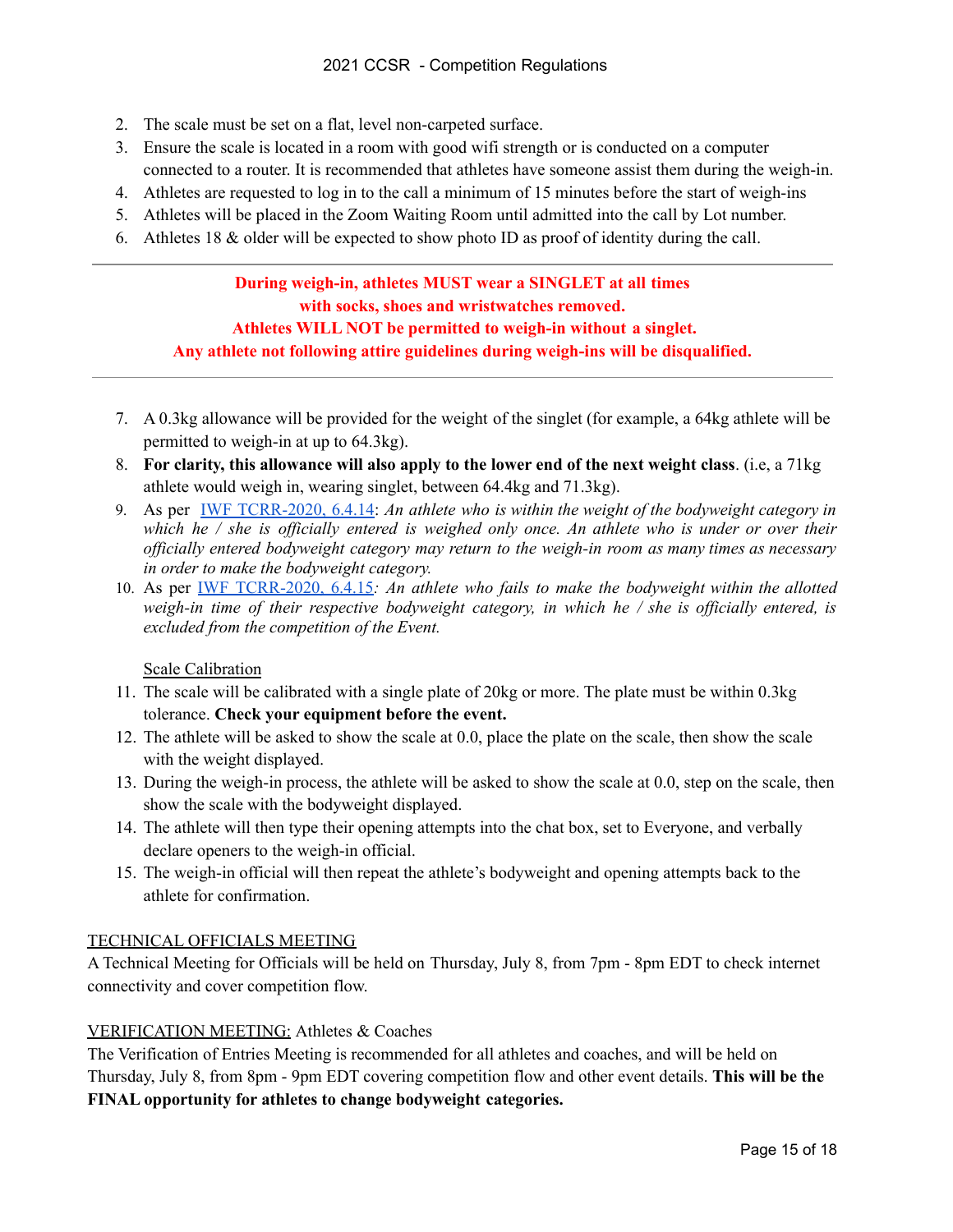### **DOPING CONTROL**

- 1. This competition is subject to doping control (SDC) administered by the Canadian Centre for Ethics in Sport (CCES). Accordingly, any athlete participating in this event is subject to testing.
- 2. Athletes and coaches are strongly encouraged to familiarize themselves with the procedures and rules. For more information go to the website: <http://cces.ca/athletezone>.
- 3. If you take supplements, drugs (e.g., Ritalin, Concerta or other similar products, anti-inflammatory, etc.) make sure they are allowed by the CCES. In case you need to use a banned medication for a legitimate medical reason (therapeutic use exemption or TUE), you must make the request directly with the CCES.
- 4. Please note that cannabis is prohibited in competition and traces detected in an athlete's sample can cause a positive test. More information can be found on the CCES website [here](https://cces.ca/cannabis).

### **RECORDS & QUALIFICATIONS**

1. No Canadian records can be set at this event.

# **OPPORTUNITY - COMMENTARY DURING CANADIAN SENIOR CHAMPIONSHIPS**

This year the Canadian Senior National Championships will be hosted virtually. The event will be live streamed on multiple platforms simultaneously. The streaming team is looking for one or two passionate, articulate individuals to assist with live commentary at this year's Senior National Championships on July 10-11, 2021. An ideal candidate should have knowledge of domestic sport statistics and insightful facts on our athletes. This requires up to date research on current records and other related data. This is a paid position. If interested please get in touch with Joshua Delgado **by June 11th, 2021** at j.delgado07@gmail.com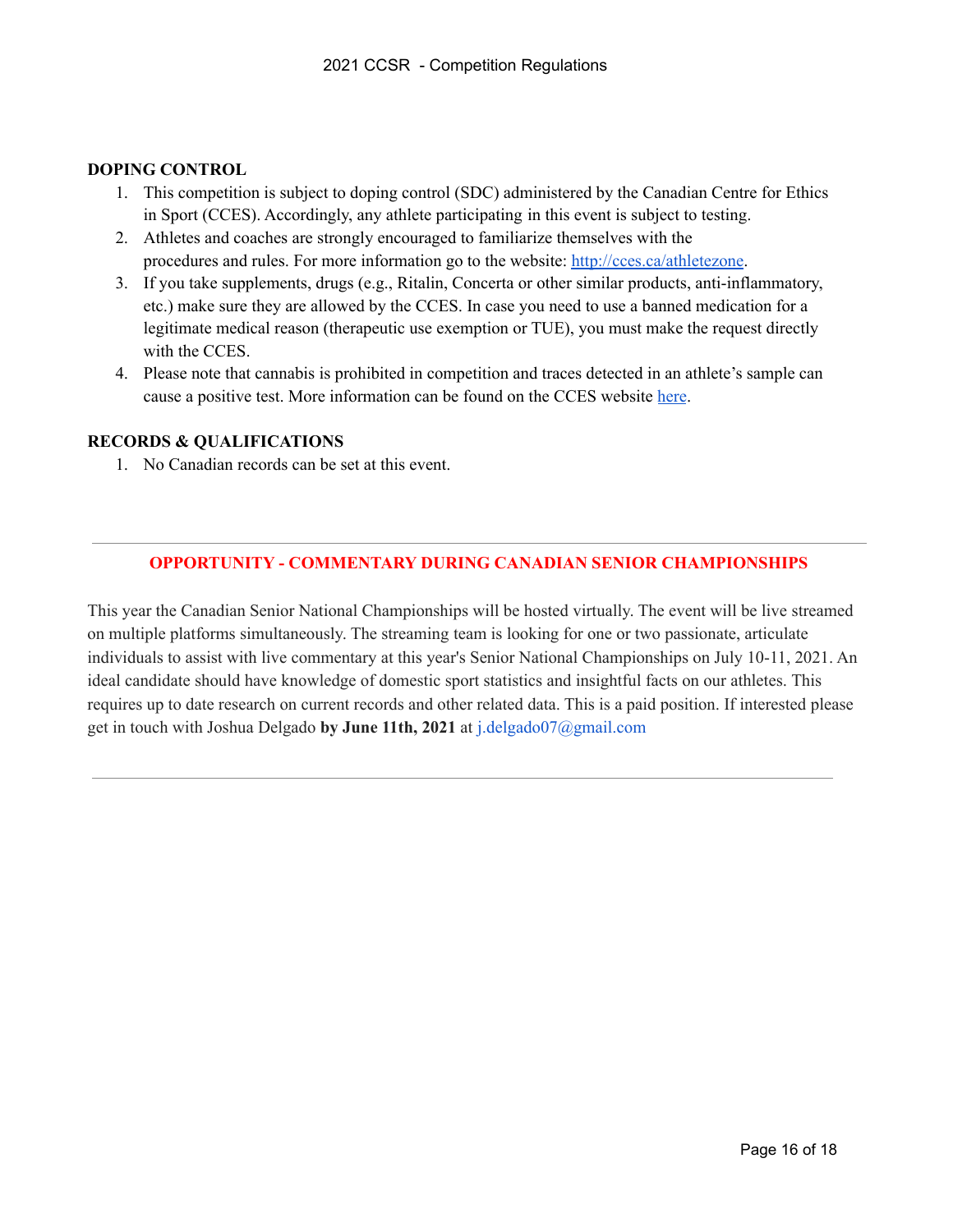### **WAIVER AND RELEASE OF LIABILITY**

### *This form must be completed by all athletes, coaches and technical officials*

<span id="page-16-0"></span>In consideration of entering and participating in the 2021 Canadian Senior Online Weightlifting Championship (the "Competition") and any and all activities related to the Competition, the undersigned acknowledges and agrees that:

The risk of injury from the activities involved in the Competition is significant, including the potential for permanent paralysis and death, and while particular rules, equipment, coaching and personal discipline may reduce this risk, the risk of serious injury exists.

I KNOWINGLY AND FREELY ASSUME ALL SUCH RISKS, both known and unknown, EVEN IF ARISING FROM THE NEGLIGENCE OF THE RELEASEES or others, and I assume full responsibility for my participation.

I willingly agree to comply with the stated and customary terms and conditions for participation. If, however, I observe any unusual significant hazard during my presence or participation, I will remove myself from participation and bring such hazard immediately to the attention of the Canadian Weightlifting Federation Halterophile Canadienne, the Ontario Weightlifting Association, and/or their officials immediately;

I, FOR MYSELF AND ON BEHALF OF MY HEIRS, ASSIGNS, PERSONAL REPRESENTATIVES AND NEXT OF KIN, HEREBY RELEASE AND HOLD HARMLESS THE CANADIAN WEIGHTLIFTING FEDERATION HALTEROPHILE CANADIENNE, THE ONTARIO WEIGHTLIFTING ASSOCIATION, THEIR RESPECTIVE OFFICERS, DIRECTORS, OFFICIALS, AGENTS AND/OR EMPLOYEES, OTHER PARTICIPANTS, SPONSORING AGENCIES, ADVERTISERS, AND, IF APPLICABLE, OWNERS AND LESSORS OF PREMISES USED TO HOST TRAINING OR CONDUCT THE EVENT ("RELEASEES"), WITH RESPECT TO ANY AND ALL INJURY, DISABILITY, DEATH, OR LOSS OR DAMAGE TO PERSON OR PROPERTY, WHETHER CAUSED BY THE NEGLIGENCE OF THE RELEASEES OR OTHERWISE.

I HAVE READ THIS RELEASE OF LIABILITY AND ASSUMPTION OF RISK AGREEMENT, FULLY UNDERSTAND ITS TERMS, UNDERSTAND THAT I HAVE GIVEN UP SUBSTANTIAL RIGHTS BY SIGNING IT, AND SIGN IT FREELY AND VOLUNTARILY WITHOUT ANY INDUCEMENT.

| If Participant is a under the age of 18, Signature of Parent or Guardian: ___________________________________ |  |
|---------------------------------------------------------------------------------------------------------------|--|

### **MEDIA CONSENT AND RELEASE FORM**

I, \_\_\_\_\_\_\_\_\_\_\_\_\_\_\_\_\_\_\_\_\_\_\_\_\_\_\_\_\_\_\_\_\_\_\_\_\_\_\_\_\_\_\_\_\_\_\_\_\_, hereby consent to the collection and use of my personal images by photography or video recording without any compensation whatsoever. I acknowledge these may be used on, but not limited to, the Canadian Weightlifting Federation Haltérophile Canadienne's (CWFHC) website, in newsletters and publications as well as distributed to members. I further acknowledge that my image may be used by the CWFHC to promote the sport of weightlifting in the future. I understand that no personal information, such as names, will be used in any publications unless express consent is given. I also understand that my consent can be withdrawn at any time in writing to the CWFHC Executive Committee. I give this consent voluntarily.

| NAME:                                                                     | DATE:    |  |  |  |  |
|---------------------------------------------------------------------------|----------|--|--|--|--|
| SIGNATURE:                                                                | WITNESS: |  |  |  |  |
| If Participant is a under the age of 18, Signature of Parent or Guardian: |          |  |  |  |  |